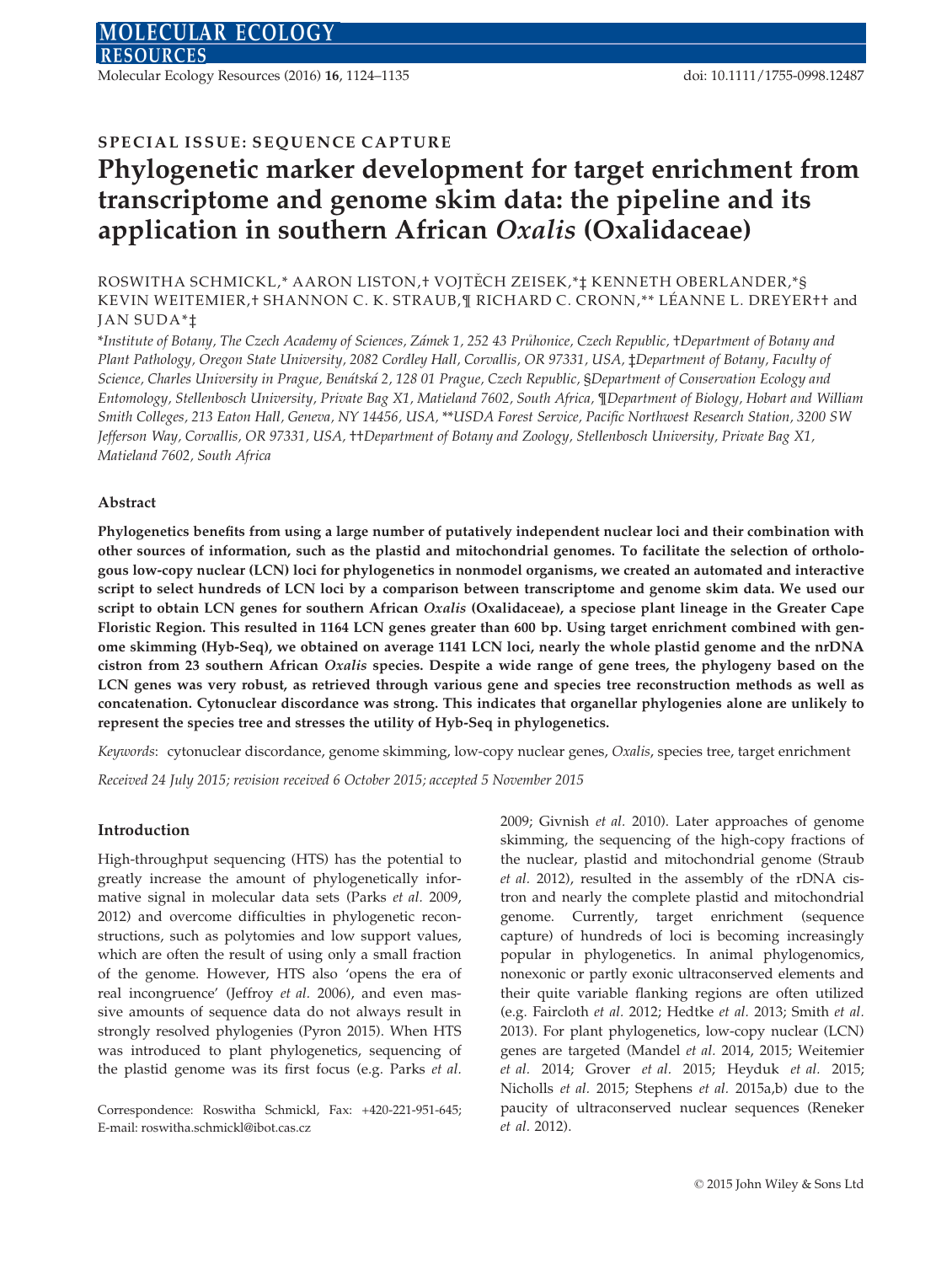Target sequencing strategies for plant nuclear genomes are largely lineage-specific, requiring the de novo design of target enrichment probes. Chamala et al. (2015) recently introduced a pipeline for phylogenetic marker development in angiosperms using transcriptomes, and they obtained several hundred putative LCN genes that can be utilized at three phylogenetic levels (genus, family, order); however, empirical evidence for the phylogenetic utility of these loci was not demonstrated. Alternative phylogenetic marker developments, also utilizing transcriptomes (Rothfels et al. 2013; Pillon et al. 2014; Tonnabel et al. 2014), resulted in a much smaller number (up to 20) of mainly LCN loci, but these loci were evaluated with PCR in the empirical data sets, not target enrichment. In recently published phylogenies based on target enrichment of several hundred LCN genes, these loci were selected from transcriptomes, gene expression studies, the literature, or a combination of these sources (Mandel et al. 2014; Grover et al. 2015; Heyduk et al. 2015; Stephens et al. 2015a; b, Mandel et al. 2015; Nicholls et al. 2015). Weitemier et al. (2014) designed LCN probes for target enrichment based on a combination of transcriptome and genome data and demonstrated their phylogenetic utility in Asclepias L. The limitation of this probe design pipeline is that (draft) genomes are still infrequent, especially for nonmodel species, and are costly to generate. This limitation also applies to the approach of De Sousa et al. (2014), who selected 50 LCN loci from a genomic source and amplified them using target enrichment. Except for Chamala et al. (2015), who offer a user-friendly but empirically untested probe design pipeline, and Weitemier et al. (2014), whose Hyb-Seq pipeline is designed for more advanced users, no automated probe design pipeline for LCN genes is currently available.

In this study, we developed a novel probe design pipeline for targeting orthologous LCN loci for phylogenetic reconstruction by using genome skim and transcriptome data. In particular, genome skim data of one accession of the studied plant group were combined with a congeneric transcriptome from the 1000 Plants (1KP) initiative ([http://www.onekp.com/\)](http://www.onekp.com/). We implemented our software workflow in the user-friendly, automated and interactive BASH script Sondovač, which allows a straightforward design of LCN probes also for users with limited bioinformatics skills. The utility of this approach is demonstrated by the design of probes for southern African Oxalis, and over 1000 candidate LCN loci were obtained. Use of the probes for targeted sequencing of these loci in 23 southern African Oxalis species resulted in sufficient sequencing depth of the LCN loci, as well as the plastid and high-copy nuclear genome (e.g. nuclear ribosomal DNA (nrDNA) cistron). Considering their different evolutionary rates and modes of inheritance

© 2015 John Wiley & Sons Ltd

(Small et al. 2004), the combination of all three data sets can substantially contribute to understanding speciation from a phylogenetic perspective. The observed, strong cytonuclear discordance (nuclear tree topology deviating from organellar tree topology) suggests that organellar phylogenies alone do not resemble the species tree.

#### Materials and methods

#### Taxonomic focus

Oxalis L. (c. 500 species) is common in the flora of the New World and a major component of the Greater Cape Floristic Region (GCFR) (Born et al. 2006). Southern African taxa comprise  $c. 46\%$  of the genus ( $c. 230$  species) and represent the seventh-largest genus and the largest geophytic genus in the GCFR (Proches et al. 2006); they bear bulbs with above-ground parts emanating from seasonal stems. There is some evidence of rapid, possibly adaptive radiation of southern African Oxalis, as the base of the clade is poorly resolved (Oberlander et al. 2011). Results of dating the southern African crown Oxalis radiation varied between an age of 9.9 and 32.2 Myr (Oberlander et al. 2014).

Oberlander et al. (2011) published a phylogeny of the southern African species, based on a combined data set of plastid trnL intron, trnL-trnF intergenic spacer, and trnS-trnG, as well as the internal transcribed spacers of nuclear ribosomal DNA (ITS), and found that these species are monophyletic. However, the phylogeny lacked good resolution and high support values for many clades, and strong cytonuclear discordance was observed. For Hyb-Seq, we selected 23 Oxalis species from the core southern African Oxalis clade (clade four of Oberlander et al. 2011). Twelve of those species were from the 'O. hirta and relatives clade' (clade 11 of Oberlander et al. 2011; hereafter the Hirta clade), which showed strong cytonuclear discordance. Oxalis hirta L. and Oxalis obtusa Jacq. had two accessions each, as they are among the most morphologically variable taxa within the core southern African Oxalis clade. Approximately one-third of the accessions were polyploid. Silica-dried leaf material was used in all cases. Sampling information is available in Table S1 (Supporting information).

#### Target enrichment probe design

The transcriptome draft assembly of the cosmopolitan weed Oxalis corniculata L. from the 1KP initiative (accession JHCN) and genome skim raw data of an accession of southern African O. obtusa (accession J12; see 'Illumina library preparation and Hyb-Seq') were combined to get hundreds of orthologous LCN loci. Enrichment of multicopy loci was minimized by using unique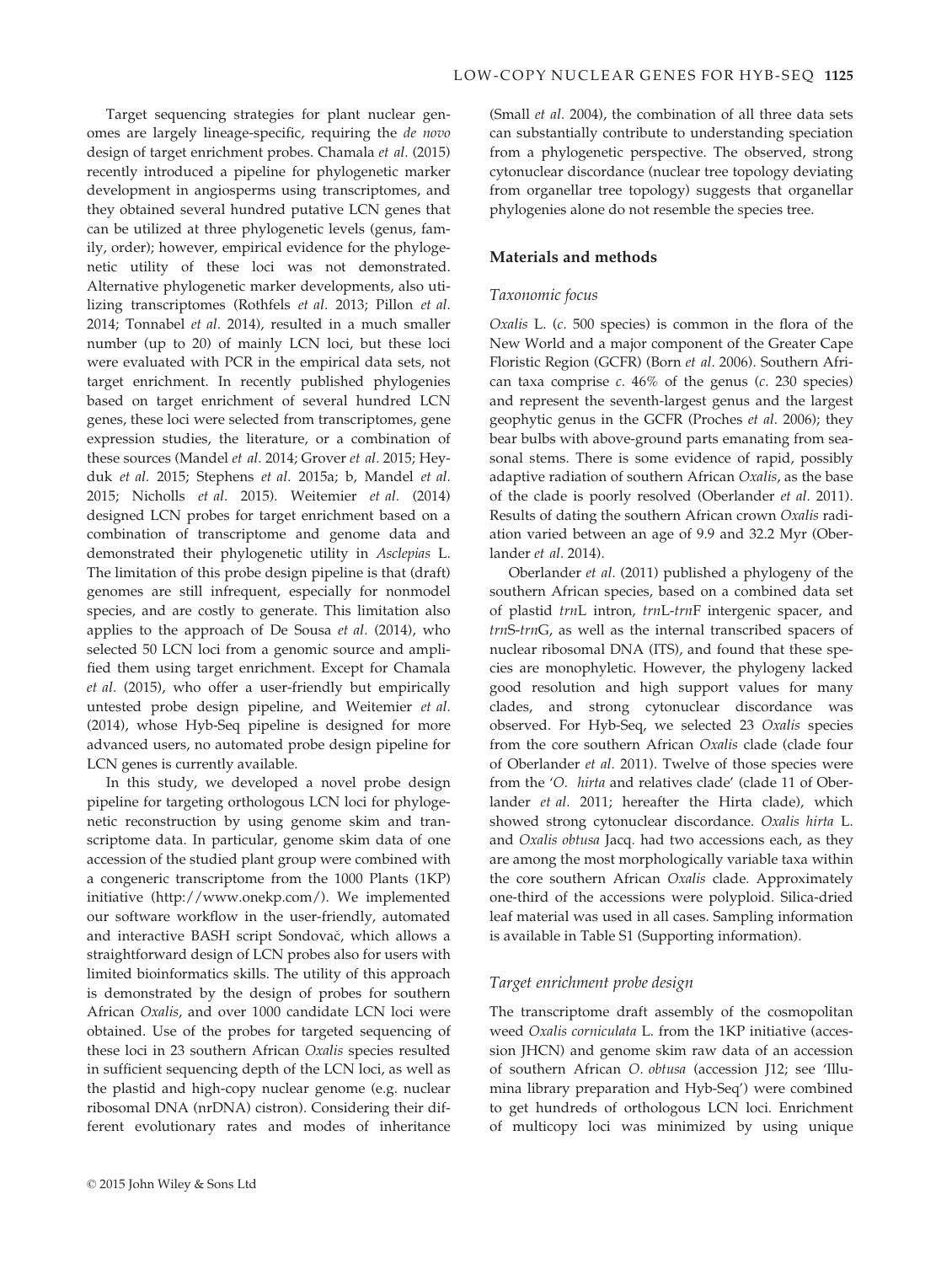transcripts only, which were obtained by comparing all transcripts and removing those sharing ≥90% sequence similarity using BLAT v.32x1 (Kent 2002). Before matching the O. obtusa genome skim data against those unique transcripts, reads of plastid and mitochondrial origin were removed with BOWTIE 2 (Langmead & Salzberg 2012), SAMTOOLS (Li et al. 2009) and BAM2FASTQ [\(http://](http://gsl.hudsonalpha.org/information/software/bam2fastq) [gsl.hudsonalpha.org/information/software/bam2fastq](http://gsl.hudsonalpha.org/information/software/bam2fastq)) utilizing Ricinus communis L. GenBank accessions [NC\\_016736](http://www.ncbi.nlm.nih.gov/nuccore/NC_016736) and [NC\\_015141](http://www.ncbi.nlm.nih.gov/nuccore/NC_015141) as references. Paired-end reads were subsequently combined with FLASH (Magoč & Salzberg 2011). These processed reads were matched against the unique O. corniculata transcripts sharing ≥85% sequence similarity with BLAT. Transcripts with >1000 BLAT hits, indicating repetitive elements, and O. obtusa BLAT hits containing masked nucleotides were removed before de novo assembly of the O. obtusa BLAT hits to larger contigs with GENEIOUS v.6.1.7 (Kearse et al. 2012), using the medium sensitivity/fast setting. After assembly, only those contigs that comprised exons  $\geq$ 120 bp and had a total locus length  $\geq$ 600 bp were retained. To ensure that probes did not target multiple similar loci, any probe sequences sharing ≥90% sequence similarity were removed using CD-HIT-EST v.4.5.4 (Li  $&$ Godzik 2006), followed by a second filtering step for contigs containing exons ≥120 bp and totalling loci length ≥600 bp. To ensure that plastid sequences were absent from the probes, the probe sequences were matched against the Ricinus plastome reference sharing ≥90% sequence similarity with BLAT, and the hits were removed from the probe set. Repetitive elements were then masked with REPEATMASKER [\(http://www.repeatmasker.](http://www.repeatmasker.org/) [org/\)](http://www.repeatmasker.org/). Ambiguous sites in the probe sequences, which were generated during assembly of the genome skim reads, were randomly replaced by one of the relevant nucleotides and stretches of up to 5N replaced by T. Tiling density  $2\times$  was used.

The workflow described above up to the removal of remaining plastid sequences is summarized in Fig. 1. It was implemented in an automated and interactive BASH script named Sondovač, which is deposited in GITHUB [\(https://github.com/V-Z/sondovac/wiki/\)](https://github.com/V-Z/sondovac/wiki/) and licensed under open-source licence GPL v.3 allowing further modifications. The script runs on major Linux distributions and Mac OS X; it runs on a standard desktop computer equipped with modern CPU like Intel i5 or i7. Strong bioinformatics skills and access to high-performance computer clusters are not required.

#### Illumina library preparation and Hyb-Seq

Genomic DNA was extracted according to the CTAB protocol (Doyle & Doyle 1987). The genome skim data of O. obtusa accession J12 was obtained with 250 bp paired-end reads from a partial lane of an Illumina MiSeq (San Diego, CA, USA) performed by StarSEQ (Mainz, Germany). For the other 23 species of Oxalis, used for Hyb-Seq, 200 ng to 1  $\mu$ g extracted DNA was sheared with a Covaris (Woburn, MA, USA) S220 sonicator using the program for fragmentation to 1000 bp for 45 s (200 cycles, 4 °C). Library preparation followed the NEBNext Ultra DNA Library Prep (New England Biolabs, Ipswich, MA, USA) protocol for Illumina with a few modifications: (i) Size selection (~600–650 bp) was performed on a 1% agarose gel and (ii) two additional cleanup steps were implemented, one after adapter ligation with the QIAquick PCR Purification kit (Qiagen, Venlo, Netherlands), and a second after gel extraction with the QIAquick Gel Extraction kit (Qiagen). (iii) Enriched PCR products were cleaned up with the QIAquick PCR Purification Kit and subsequently with Agencourt AMPure XP beads (Beckman Coulter Genomics, Danvers, MA, USA). Amplification of ligated, sizeselected fragments was performed with 10 cycles of PCR, using NEBNext Multiplex Oligos for Illumina Index Primers Set 1 and 2 (New England Biolabs). Libraries were subsequently pooled in approximately equimolar ratios in a 24-plex reaction. Solution hybridization with MyBaits biotinylated RNA baits (MYcroarray, Ann Arbor, MI, USA), which were synthesized from our custom-designed probes, and enrichment followed the MY-BAITS manual v.1.3.8 with approximately 200 ng of input DNA (9 ng per accession) and 12 cycles of PCR enrichment. Target-enriched libraries were sequenced on an Illumina MiSeq at Oregon State University (v.3 chemistry) to obtain 150 bp paired-end reads. All DNA concentration measurements were performed with the QUBIT 2.0 fluorometer (Invitrogen/Life Technologies, Carlsbad, CA, USA).

## Data analysis pipelines for quality filtering, assembly, alignment, and quality assessment of the Hyb-Seq data

Adapter sequences and low quality reads were removed with TRIMMOMATIC v.0.30 (Bolger et al. 2014). In case of quality <Q20 of read ends, these bases were discarded. The remaining part of the read was trimmed, if average

Fig. 1 Workflow of the probe design script Sondovač. An overview on the main steps of Hyb-Seq is given in the top part of the figure; probe design is the first one. Each step of Sondovac is numbered and illustrated by three boxes each: Software is highlighted in dark grey, a summary of each step is given in medium grey, and input/output of each step is depicted in light grey. Optional removal of reads of mitochondrial origin from the genome skim data is marked by decoloration of the text. The required input files of Sondovac are highlighted in bold. The direction of the workflow is indicated by arrows.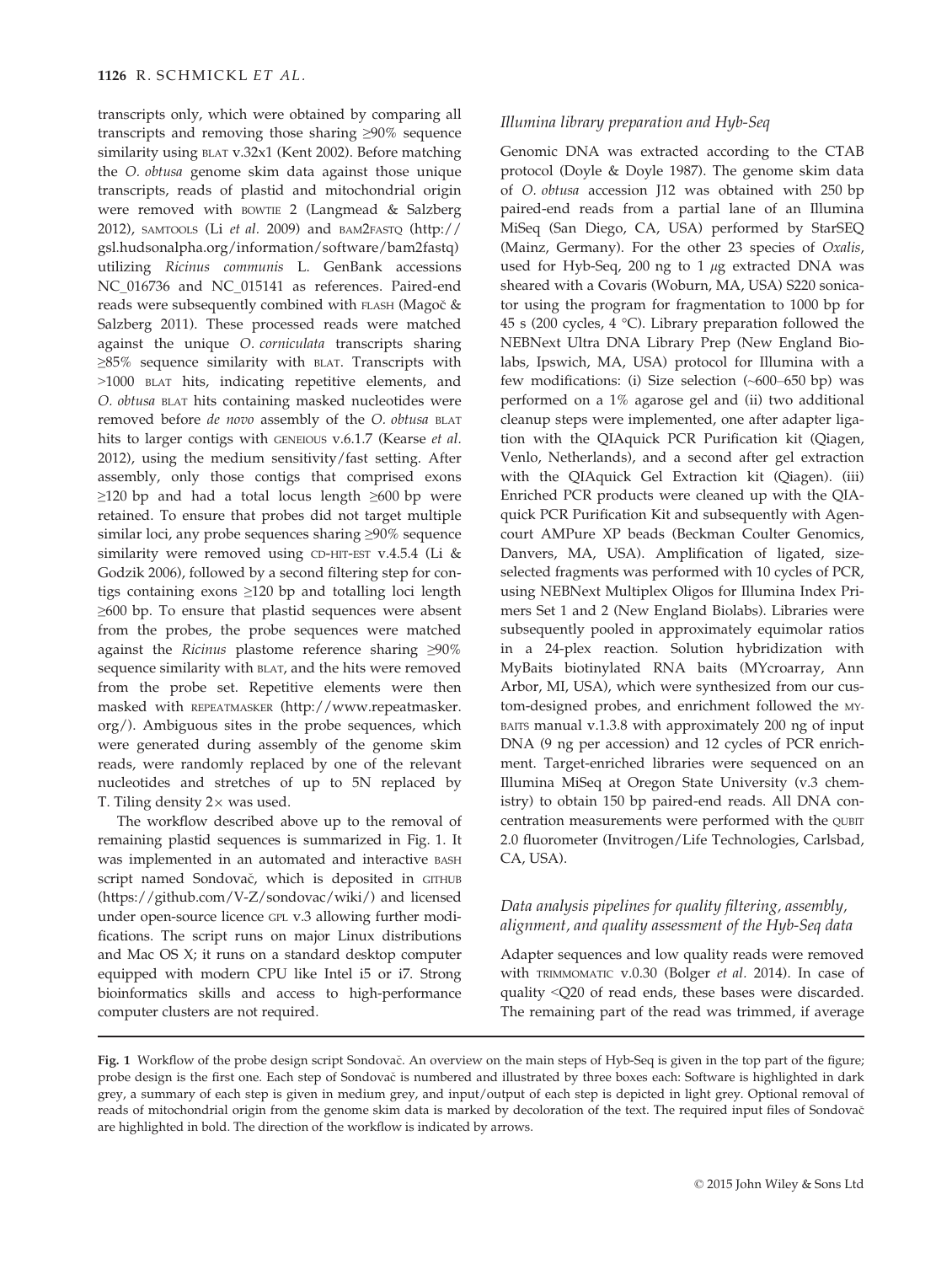## LOW-COPY NUCLEAR GENES FOR HYB-SEQ 1127

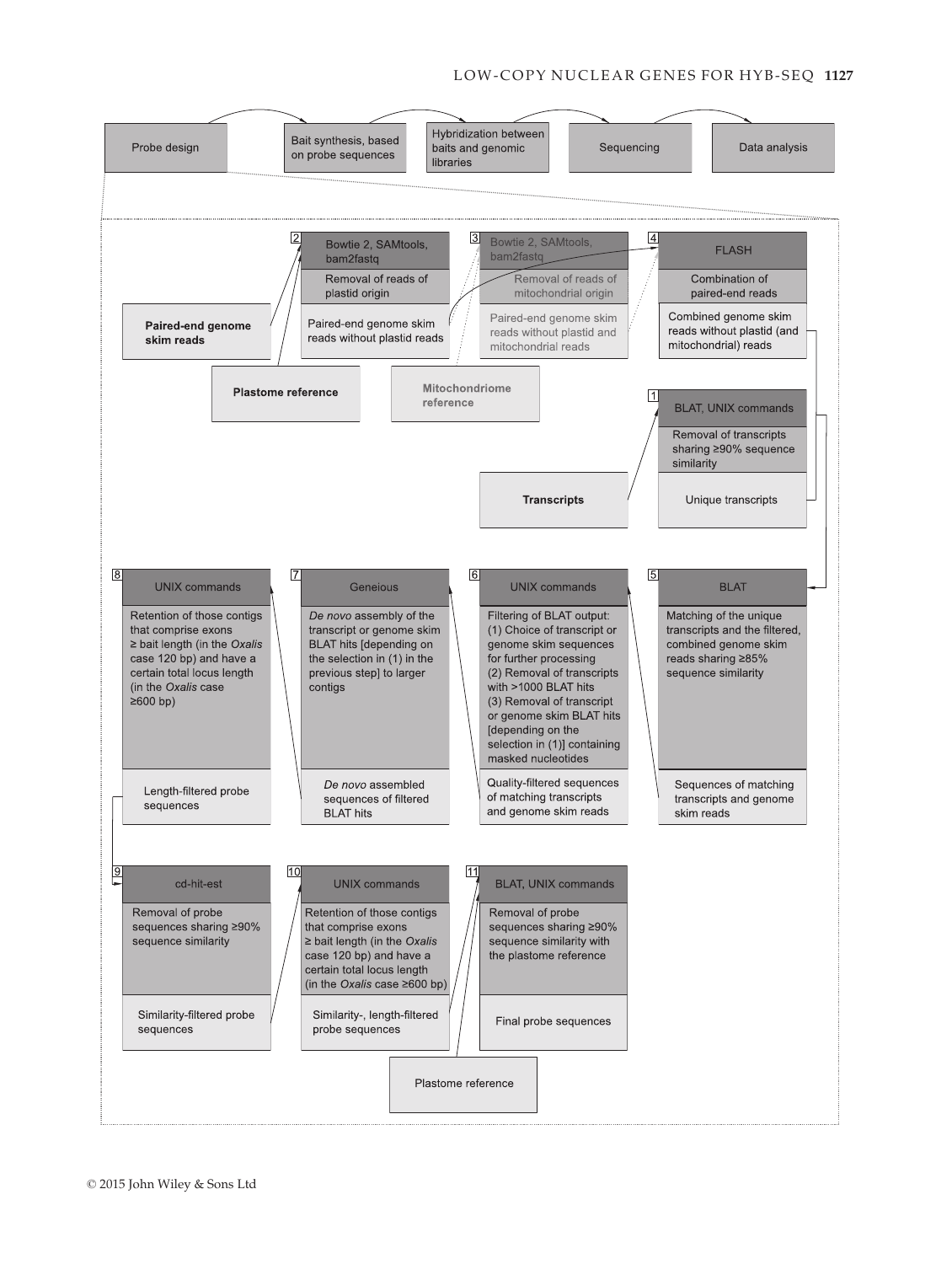quality in a 5 bp window was <Q20, and removed, if read length fell below 36 bp after trimming. The FASTX-TOOLKIT (Gordon & Hannon 2010) was used to remove duplicate reads. Reference-guided assembly of the targeted loci was performed with ALIGNREADS v.2.25 (Straub et al. 2011), using the probe sequences separated by a string of 200 Ns each as reference and the parameter settings of Weitemier et al. (2014). Steps up to the final alignments of the LCN loci were performed following Weitemier et al. (2014). Although the LCN loci were created by randomly concatenating the respective exons, they will be called genes. All analyses based on the LCN genes were conducted on 727 loci that contained sequence information for at least part of these genes for all accessions; the remaining 437 genes out of the total 1164 targeted had completely missing sequences for certain accessions.

The plastid genome and the nrDNA cistron (18S-ITS1- 5.8S-ITS2-26S) were also assembled with ALIGNREADS, utilizing Oxalis reference sequences that were built according to Straub et al. (2011, 2012). Genome skim reads of O. obtusa were quality trimmed, using the same settings as for the Hyb-Seq data, and duplicate reads were removed. ALIGNREADS was run with the following masking parameters, utilizing the plastid genome sequence of Ricinus communis (GenBank accession [JF937588](http://www.ncbi.nlm.nih.gov/nuccore/JF937588)) as reference: Any base with sequencing depth <5 was masked, and single nucleotide polymorphisms (SNPs) were only called in O. obtusa, if 80% of reads supported that SNP with sequencing depth  $\geq 25$  at that site. Read type 454, accounting for longer read length, and linear setting were chosen in YASRA, the assembler within ALIGNREADS, and medium percentage sequence identity between genome skim data and reference sequence was chosen, as this resulted in the highest quality assembly (data not shown). Plastome regions present in the Ricinus reference, but absent in O. obtusa, were masked. Hyb-Seq reads were then assembled with guidance of the draft Oxalis plastome reference with the same settings used for read assembly of the targeted nuclear loci. The resulting contigs of all accessions were aligned with MULAN (Ovcharenko et al. 2005), utilizing the draft Oxalis plastome reference sequence. Positions in consensus sequences were masked in the alignment editor MEGA v.6 (Tamura et al. 2013) in case of (i) regions with many SNPs compared to the reference due to wrongly assembled indels or SNPs between overlapping contig ends, or (ii) insertions not found in other Oxalis accessions present at contig ends. Visual inspection of the assemblies was performed with TABLET v.1.14.04.10 (Milne et al. 2013).

The nrDNA cistron (without the external transcribed spacer due to repetitive elements) was assembled with ALIGNREADS based on an Oxalis reference that was built

from a 774 bp partial sequence of O. obtusa (GenBank accession [EU436922\)](http://www.ncbi.nlm.nih.gov/nuccore/EU436922). The same masking parameters as for building the Oxalis draft plastome reference were chosen. Hyb-Seq reads were assembled to this reference with ALIGNREADS without masking parameters. In cases of more than one contig per accession and divergent SNPs between them, such sites were masked. The consensus sequences were aligned using MAFFT v.6864b (Katoh & Toh 2008) with default settings. Data completeness of all final alignments was calculated considering missing data per base pair, and in case of the LCN gene matrix also considering missing number of targeted exons and missing number of targeted genes, which were regarded missing if all targeted exons failed enrichment. Sequence similarity between probes and assembled reads of each Oxalis accession was estimated using BLAT, based on a minimum 85% sequence similarity.

#### Plastome annotation

Annotation of the draft plastid genome was performed with DOGMA (Wyman et al. 2004) on the Oxalis accession with the longest and one of the most complete plastome sequence (Oxalis hirsuta Sond.). The annotated plastome was visualized with GENOMEVX (Conant & Wolfe 2008).

#### Phylogenetic network analysis

Putative conflicting signals within the LCN gene, plastome and nrDNA cistron data sets were visualized with NEIGHBORNET (Bryant & Moulton 2004) implemented in SPLITSTREE v.4.13.1 (Huson & Bryant 2006) using concatenated sequence alignment. Networks were constructed based on uncorrected pairwise matrices. Bootstrapping was performed with 100 replicates.

#### Phylogenetic tree reconstructions and gene–gene/gene– species tree comparisons

Maximum-likelihood (ML) and Bayesian Markov chain Monte Carlo (MCMC)/Bayesian inference (BI) methods were used for phylogenetic reconstruction of gene trees. ML gene trees were run with RAXML v.7.3.0 (Stamatakis 2006) with the GTR +  $\Gamma$  nucleotide substitution model and rapid bootstrap with 100 replicates each. Bayesian MCMC analysis was performed with MRBAYES v.3.2 (Ronquist & Huelsenbeck 2003), utilizing sampling across substitution models and Г correction. Two simultaneous runs with four chains each were performed for 5 million generations, in each run 1001 trees were sampled, of which the first 25% were discarded as burn-in. In order to diagnose convergence between the individual Bayesian MCMC runs in such a large data set, three measures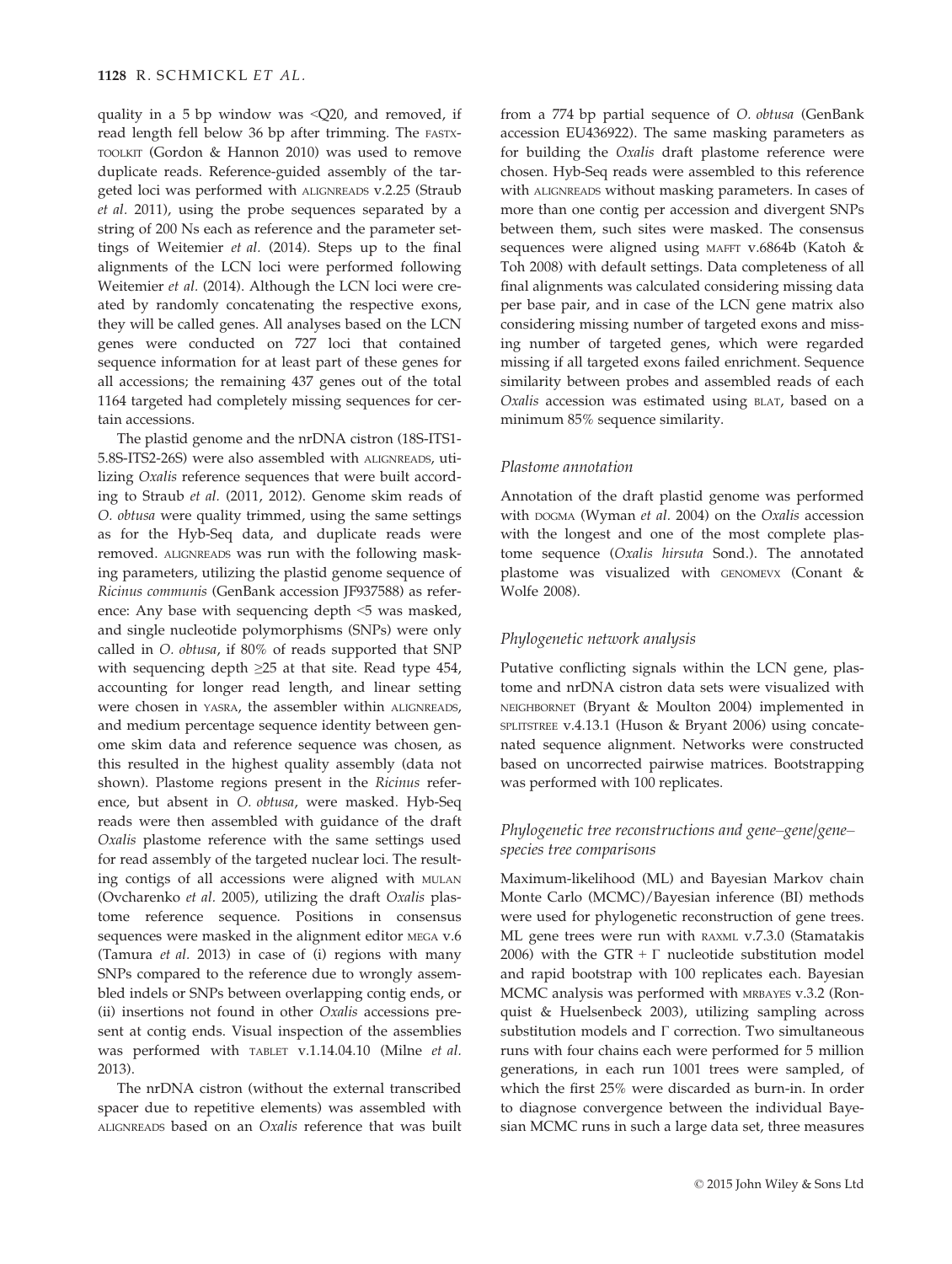of convergence were chosen: (i) average effective sample size (avgESS) >100, (ii) potential scale reduction factor (PSRF)  $\sim$ 1.0, and (iii) average standard deviation of split frequencies (ASDSF) <0.05.

Phylogenetic hypotheses based on the targeted LCN genes were inferred in three different ways, which are intensely debated (e.g. von Haeseler 2012; DeGiorgio et al. 2014; Liu et al. 2015; Tonini et al. 2015): (i) species tree reconstruction under the multispecies coalescent model utilizing three different programs: (a) ASTRAL (Mirarab et al. 2014), which finds the species tree that agrees with the largest number of quartet trees induced by the set of gene trees, (b) MP-EST (Liu et al. 2010), which uses maximum pseudolikelihood for the estimation of species trees, and (c) STAR (Liu et al. 2009a), which uses average ranks of gene coalescence times to build species trees; bootstrapping of the STAR species tree was performed according to the multilocus bootstrap method of Seo (2008), (ii) a supertree approach using matrix representation with parsimony (MRP) (Baum 1992; Ragan 1992), and (iii) a supermatrix approach using concatenation of the data set. The first two methods were performed both on the set of MRBAYES maximum posterior probability trees and RAXML best trees. The concatenated data set was run with RAXML, applying the GTR +  $\Gamma$  nucleotide substitution model and rapid bootstrap with 100 replicates.

Topological differences between gene trees were assessed by calculating the Robinson-Foulds (RF) distance (Robinson & Foulds 1981) with the R function RF.dist of the phangorn package (Schliep 2011) and visualized as principal coordinate (PCoA) plot. Topological differences between the gene trees and the STAR species tree were calculated as modified RF distance (RFD) using STRAW (Shaw et al. 2013) and visualized as a histogram.

Phylogenetic reconstruction based on the draft plastid genome and nrDNA cistron was performed using MRBAYES on partitioned data sets. In the case of the plastome data, the alignment was partitioned into protein-, tRNA-, and rRNA-coding as well as intron/spacer (i.e. noncoding) regions. The nrDNA alignment was partitioned into 18S, ITS1, 5.8S, ITS2 and 26S. All partitions were sampled across substitution models, and an initial partition-specific among-site rate variation correction, estimated by PARTITIONFINDER v.1.1.1 (Lanfear et al. 2012), was employed, which was updated based on output from initial MRBAYES runs. All parameters were unlinked across partitions, and each partition had its own, independent evolutionary rate. Two simultaneous runs with four chains each were performed for 100 million generations, in each run 1001 trees were sampled, of which the first 25% were discarded as burn-in. For plastome analysis, the complete protein-coding plastid complement

(Moore et al. 2010) and inverted repeat of Oxalis latifolia Kunth (GenBank accession [HQ664602](http://www.ncbi.nlm.nih.gov/nuccore/HQ664602)) was used as outgroup, whereas O. corniculata served as outgroup both in the LCN and nrDNA cistron data set. However, as O. corniculata and O. latifolia are phylogenetically very distantly related, and the branch leading to O. corniculata was very long in all analyses, these outgroups were trimmed from the final trees, and trees were rooted using Oxalis imbricata Eckl. & Zeyh. in the comparison of phylogenetic hypotheses based on all three data sets.

## Results

#### Probe design, sequencing, quality trimming, assembly, alignment, and quality assessment

Design of Oxalis LCN probes resulted in 4926 exons ≥120 bp length and 1164 genes (Table S2, Supporting information) of total 1 127 209 bp. Gene length ranged from 600 to 4125 bp with a mean of 968 bp. Adapter trimming and quality filtering resulted in an average loss of 7% of the reads (Table S3, Supporting information). In O. palmifrons T.M. Salter 22% of the reads were dropped, indicating its poor initial DNA quality; DNA of this accession was nearly degraded. After duplicate read removal on average 47% of quality-filtered reads remained (Table S3, Supporting information). This was a high number of duplicate reads, likely the result of PCR duplicates from too many PCR cycles during genomic library preparation and enrichment. Of the quality-filtered reads after duplicate removal on average 59% mapped to the LCN genes (on-target), 27% to the draft plastome and 3% to the nrDNA cistron reference (Table S3, Supporting information). The mean number of targeted loci with complete or partial sequence information was 4124 for exons (from total of 4926) and 1141 for genes (from total of 1164) (Table S2, Supporting information). Sequences diverged by 3–4% between reads and LCN probes (Table S2, Supporting information), and sequence divergence was 11% between probes and the O. corniculata transcriptome used to define exon boundaries. Completeness of the data sets was as follows: 90% for the LCN exons, 96% for the plastome, and 96% for the nrDNA cistron (Table S2, Supporting information). These mean values are an underestimate due to two accessions with exceptionally low read numbers (O. hirta J62, O. palmifrons). Mean sequencing depth for the data sets was 16 (LCN exons), 173 (plastome) and 290 (nrDNA cistron) (Table S2, Supporting information).

#### Plastome annotation

The plastid genome was annotated to enable partitioning of the alignment for phylogenetic reconstruction, and the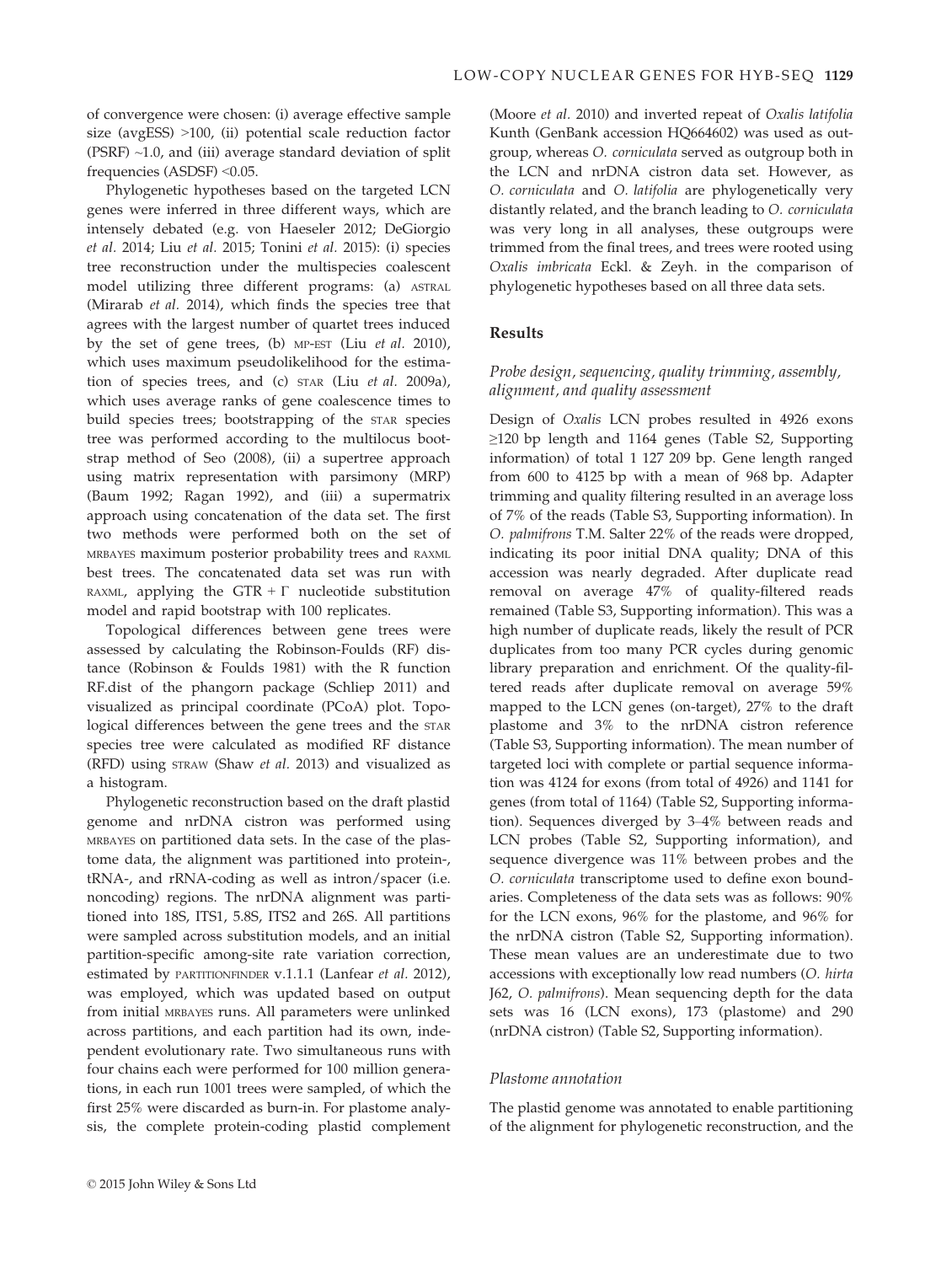annotation can be summarized as follows (Fig. S1, Supporting information): 79 protein-coding genes were found, including three genes that were absent in closely related Ricinus (infA, ycf15, ycf68). Two genes (rps16, rpl32) were missing in Oxalis compared to Ricinus. All 30 tRNA-coding genes were present, as were all four rRNAcoding genes.

## Phylogenetic reconstructions

Phylogenetic networks. In the phylogenetic network based on the concatenated LCN gene matrix (Fig. S2a, Supporting information) splits were numerous but short, and in the plastome network (Fig. S2b, Supporting information) splits were largely absent, thereby justifying the use of phylogenetic tree reconstruction methods for those two data sets. In contrast, the nrDNA cistron network contained numerous splits (Fig. S2c, Supporting information).

Robustness of phylogenetic hypothesis based on the LCN genes. Although all avgESS estimates were satisfactory, a small minority of PSRF and ASDSF values (<20) strongly differed from expectation (Fig. S3, Supporting information). Removing these loci from species tree reconstruction idiosyncratically affected the uncertain nodes discussed in the following (data not shown), and the loci were kept. Species tree topology was relatively robust to both the method of species and gene tree reconstruction, as the major clades were obtained and relationships within clades were nearly identical in all cases (Fig. S4, Supporting information): (i) Topology within the Hirta clade was identical between the different methods except for the weakly supported position of Oxalis primuloides R. Knuth in the concatenated tree with 45% bootstrap support (BS). (ii) In all cases Oxalis amblyosepala Schltr. and Oxalis polyphylla Jacq. formed a clade, which was in sister relationship to the Hirta clade. (iii) Oxalis hirsuta, Oxalis inconspicua T.M. Salter, O. obtusa, and Oxalis pulchella Jacq. formed a clade, and within-clade relationships were identical with all methods except for the MRP supertree based on BI of gene trees. Clustering of O. inconspicua and the outgroup O. corniculata was apparently due to long-branch attraction: These two species exhibited the longest branches in the tree, which is likely to result in clustering together, independent on the relationships of the underlying sequences (Felsenstein 1978). (iv) Phylogenetic placement of O. imbricata, Oxalis orthopoda T.M. Salter, Oxalis truncatula Jacq., O. palmifrons and Oxalis smithiana Eckl. & Zeyh. partly deviated between the different methods. In all cases the latter two were in a successive sister relationship to the clade comprising the Hirta clade and O. amblyosepala and O. polyphylla.

The number of incongruent nodes between species trees based on BI of gene trees vs. ML gene trees was two to three, and in a comparison of all utilized species tree methods with concatenation there were six incongruent nodes (Fig. S4, Supporting information). All nodes of the STAR tree had 100% BS. The concatenated data set showed weak support for all those nodes, which were discussed above in (i) and (iv) as ambiguous in phylogenetic placement; otherwise the BS values were also 100%.

Incongruences between gene–gene and gene–species trees. The extensive and largely homogeneous cluster of RF distances between gene trees shown in the PCoA demonstrated the great variability of gene tree topologies (Fig. S5, Supporting information). RF distances between the gene trees and the STAR species tree, displayed in a histogram (Fig. S6, Supporting information), was on average  $RFD = 34$ , which is a relatively high value, considering that the maximum RF value for this number of accessions is RFD = 46.

Comparison between phylogenetic trees based on the LCN genes, the plastome, and the nrDNA cistron. The STAR species tree reconstruction method was chosen to compare data sets (Fig. 2). The plastome and nrDNA cistron trees resulted in the same major clades as the LCN gene data set: the Hirta clade, O. amblyosepala and O. polyphylla as sister, and O. hirsuta, O. inconspicua, O. obtusa, and O. pulchella as a clade. However, relationships within the Hirta clade were incongruently resolved, especially in the plastome tree (Fig. 2a). In the nrDNA cistron tree (Fig. 2b) there were numerous polytomies and partly low posterior probability (PP), which is possibly the result of a lack of parsimony informative sites in the ribosomal RNAs combined with a high rate of evolution in the spacers, hindering direct comparison. Similar to the comparison of reconstruction methods of trees based on the LCN loci, phylogenetic placement of O. imbricata, O. orthopoda, O. truncatula, O. palmifrons, and O. smithiana deviated between the trees based on the three data sets; the differences were slightly stronger, as O. palmifrons and O. smithiana were not in sister relationship to the clade comprising the Hirta clade and O. amblyosepala and O. polyphylla in the plastome and nrDNA cistron trees. All nodes of the plastome tree were supported with 1 PP except for the Oxalis ciliaris Jacq./ O. hirta and Oxalis tenella Jacq./Oxalis callosa R. Knuth – O. primuloides splits (Fig. 2a). The 18 incongruent nodes between the species tree based on the LCN loci and the plastome tree revealed the strong cytonuclear discordance, which was underlined by the high support values in both the plastome tree and species tree based on the LCN genes (Fig. 2a).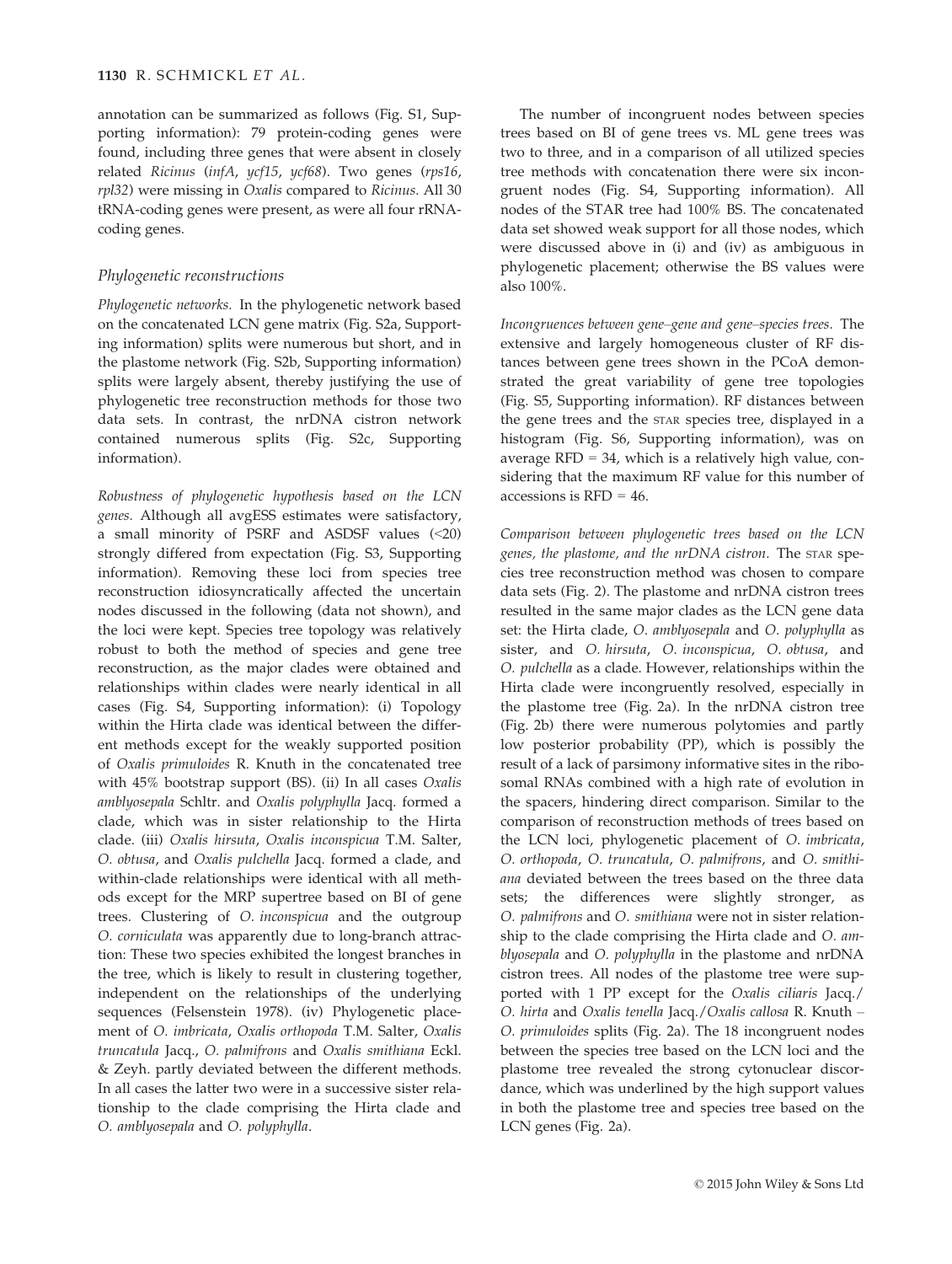

Fig. 2 Comparison of phylogenetic hypotheses based on 727 LCN genes, the plastid genome and the nrDNA cistron of southern African Oxalis. (a) Comparison between the STAR species tree, based on maximum-likelihood gene trees, and the plastome tree. (b) Comparison between the STAR species tree and the nrDNA cistron tree. Dashed lines connect each accession to its placement in the contrasting tree. Values close to the nodes are bootstrap support (\* = 100%) in the star species tree or posterior probability (\* = 1) in the plastome and nrDNA cistron tree. The Hirta clade (Oberlander et al. 2011) is coloured in light grey (respectively, green in the online colour figure). Nodes that are incongruent between the contrasting phylogenetic trees of the different data sets are marked with arrows.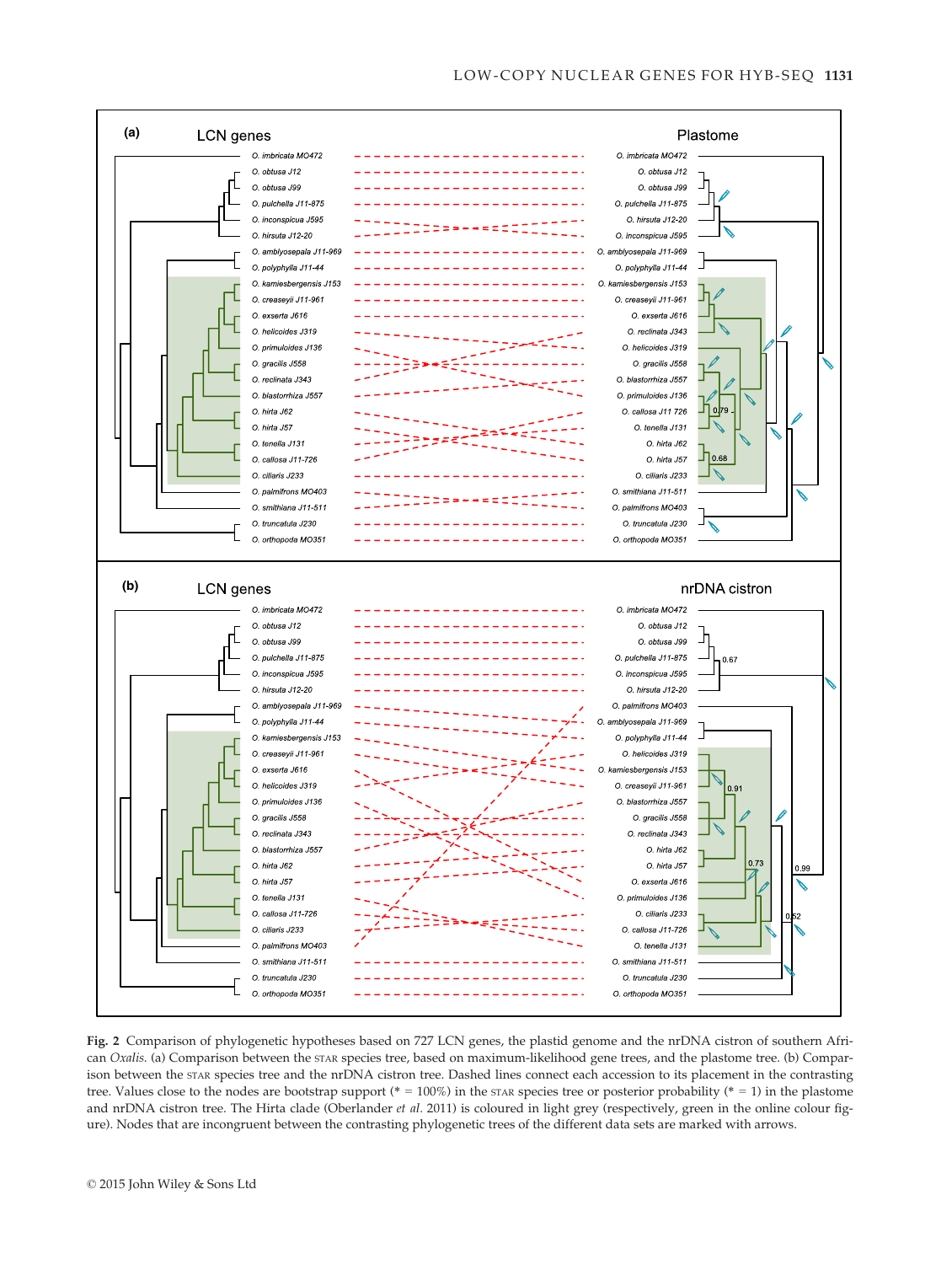#### Discussion

## The value of our target enrichment probe design for plant phylogenetics and its application in Hyb-Seq

Our LCN probe design pipeline, implemented in the BASH script Sondovač, generates LCN loci from a combination of transcriptome and genome skim data. Many transcriptomes can be taken from the already existing HTS resource 1KP initiative, in which approximately 70% of APG III families are represented (APG III 2009). Depending on the phylogenetic level of the group under study and the number of LCN genes users want to obtain, a transcriptome of a more or less closer relative of the study group must be utilized. Users need to provide paired-end genome skim data of one of the taxa of their study group, as this accounts for the specificity of the probe design. The reference sequences of the plastid and possibly mitochondrial genome, which are used in the pipeline to remove organellar reads from the genome skim read pool, are also part of existing HTS resources [\(http://www.ncbi.nlm.nih.gov/genome/organelle/](http://www.ncbi.nlm.nih.gov/genome/organelle/)); plastome reference sequences from taxa up to the same order of the studied plant group are suitable (Straub et al. 2012).

By running Sondovač for southern African Oxalis, over 1000 orthologous LCN genes of adequate length were obtained. Target enrichment of these loci resulted in a nearly complete data matrix. Efficiency of target enrichment of the LCN loci was similar to that reported for the Asclepias data set by Weitemier et al. (2014), if considering only their accessions with external barcodes; there were approximately 60% on-target, quality-filtered reads after duplicate removal, although sequence divergence to the LCN probes was larger for Oxalis (average 4% compared to 1.5% for Asclepias). The average sequencing depth  $16\times$  of LCN exons should facilitate unambiguous SNP calling in orthologous genes, but also enable the identification of paralogous genes in polyploid accessions, which will be an essential step towards using target enrichment on polyploids. Plastome assembly and annotation suggest that it is possible to obtain (nearly) the whole plastid genome with Hyb-Seq. Only a few quickly evolving regions, such as the full-length copy of ycf1, were partial in this analysis.

## Towards a refined phylogeny of southern African Oxalis

Although the selected 23 Oxalis species comprised only a small subset of species from the southern African Oxalis clade, preliminary phylogenetic conclusions and evolutionary implications can be drawn. Major phylogenetic relationships based on the LCN loci did not strongly differ from the published phylogeny of Oberlander et al. (2011), but node resolution and support improved dramatically. Topologies of the trees based on the LCN loci were relatively robust to the methods by which they were obtained (multispecies coalescent, MRP supertree, concatenation) and also to the methods through which the gene trees were estimated (BI and ML). Only few highly supported, conflicting relationships were found between the concatenated tree and the coalescent trees, indicating that the coalescent model likely reduces to the concatenation model in this case (Liu et al. 2009b, 2015).

The phylogenetic tree topology based on the LCN genes showed widespread and strong incongruences with the plastome tree topology. Cytonuclear discordance is considered as evidence for either incomplete lineage sorting (ILS) of the chloroplast or chloroplast introgression (chloroplast capture). Studies usually interpreted this discordance in terms of hybridization (e.g. Helianthus L.: Dorado et al. 1992; Mitella L.: Okuyama et al. 2005; Ficus L.: Renoult et al. 2009; Senecioneae Cass.: Pelser et al. 2010), although the presence of ILS was rarely tested. In addition to cytonuclear discordance, both gene–gene and gene–species trees showed quite strong topological incongruences in Oxalis. There was an immense variety of gene tree topologies in general, and gene tree topologies strongly differed from the species tree topology. The underlying reasons for this topological variation need to be found by testing for ILS, hybridization, paralogy, and a combination of those under coalescent models (e.g. Rasmussen & Kellis 2012; Yu et al. 2014). Given the very short branch lengths at the base of the southern African Oxalis clade (Oberlander et al. 2011) as well as generally large population sizes of most species, strong ILS effects are perhaps to be expected, particularly at the base of the putative southern African radiation. The extent of hybridization in Oxalis is poorly known. The only confirmed hybrid is South American Oxalis tuberosa Molina (Emshwiller & Doyle 2002). Both heterostyly and pollinator specificity may reduce the potential for hybridization: In Oxalis tristyly is predominant and distyly rare (Weller et al., 2007, Gardner et al., 2012), meaning that three (in distyly two) floral morphs with reciprocal placement of stigma and anthers persist in a population. Heterostyly promotes precise pollen transfer, which could thus promote reproductive isolation and prevent hybridization, if the position of sexual organs is not similar between the mating individuals (Keller et al. 2012). Dense taxon sampling in the southern African lineage is required to address the extent of hybridization. Finally, gene duplication and loss could well be a major cause of the observed incongruences, especially in the polyploid accessions, but testing that requires the identification of paralogous genes. A bioinformatic pipeline for paralog identification of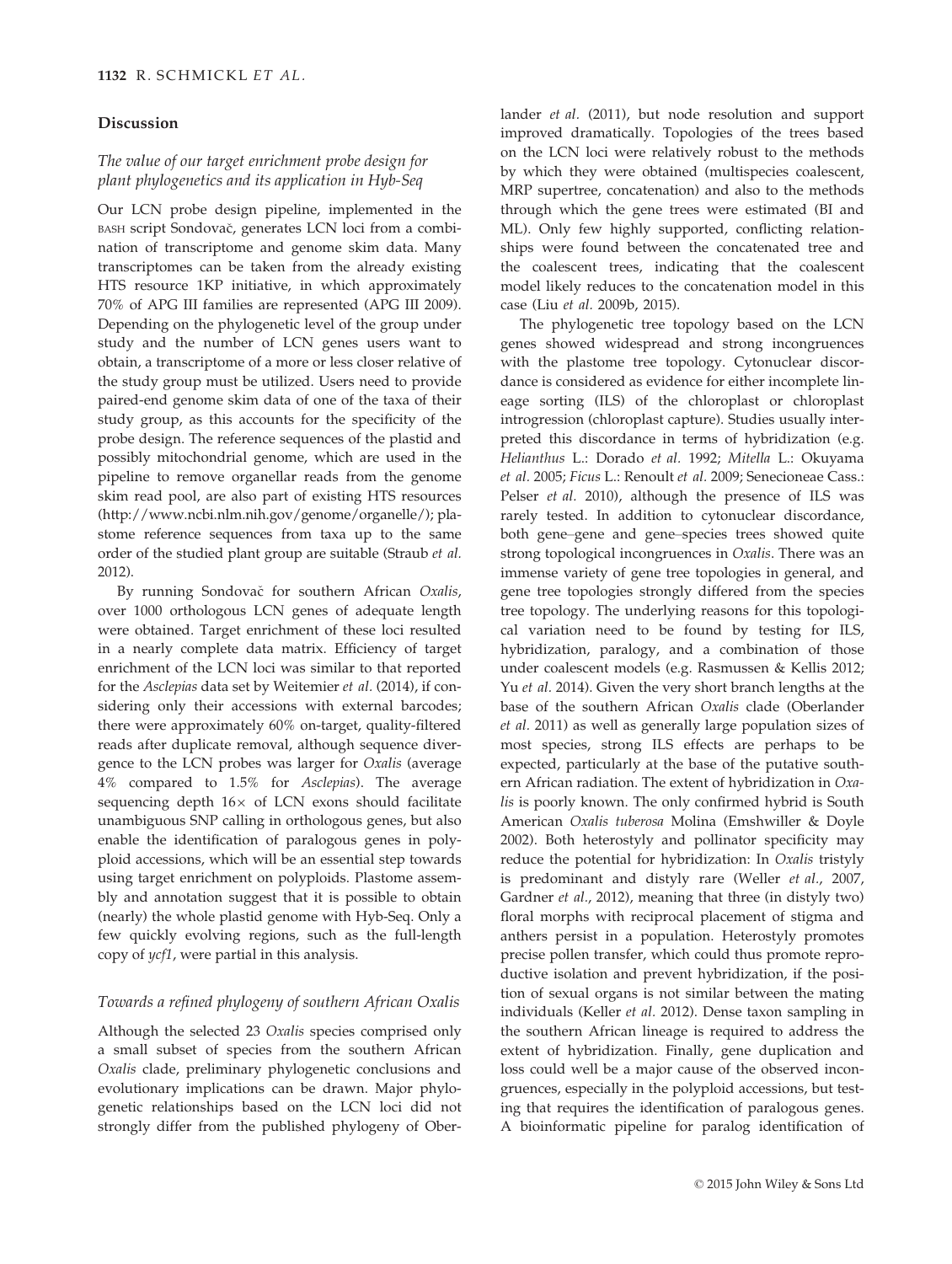LCN genes from target enrichment data is currently under development by AL.

The observed, strong cytonuclear discordance suggests that organellar phylogenies alone are unlikely to represent the species tree (Davis et al. 2014), and the strong incongruences between gene–gene and gene–species trees imply that a large number of LCN loci is needed to robustly resolve phylogenies in the presence of ILS and hybridization, especially of putatively radiating lineages such as southern African Oxalis.

#### Acknowledgements

The authors thank Gane Ka-Shu Wong (University of Alberta) and Douglas E. Soltis (University of Florida) for access to the 1KP transcriptome data, Tomáš Fér (Charles University in Prague) for access to the genome skim data, Lenka Flašková (Charles University in Prague) for DNA extraction, Filip Pardy (Central European Institute of Technology, Brno) for help with sonication, Mark Dasenko (Oregon State University Center for Genome Research and Biocomputing/CGRB) for Illumina sequencing support, Sanjuro Jodgeo (Oregon State University) for data analysis support, and Daisie Huang, Jennifer Mandel and an anonymous reviewer for constructive comments. Data were analysed on the CGRB computer cluster, on MetaCentrum under the program LM2010005, and on CERIT-SC under the program Centre CERIT Scientific Cloud. MetaCentrum and CERIT-SC are part of the Operational Program Research and Development for Innovations, Reg. no. CZ.1.05/3.2.00/08.0144, Czech Republic. This work, including three stays in the Liston Laboratory, was financially supported to R.S. by project Reg. no. CZ.1.07/2.3.00/30.0048 of the European Social Fund in the Czech Republic through the Operational Program Education for Competitiveness. Additional funding came from the long-term research development projects RVO 67985939 (The Czech Academy of Sciences) and institutional resources of the Ministry of Education, Youth and Sports of the Czech Republic for the support of science and research.

#### References

- Baum BR (1992) Combining trees as a way of combining data sets for phylogenetic inference, and the desirability of combining gene trees. Taxon, 41, 3–10.
- Bolger AM, Lohse M, Usadel B (2014) Trimmomatic: a flexible trimmer for Illumina sequence data. Bioinformatics, 30, 2114–2120.
- Born J, Linder HP, Desmet P (2006) The greater cape floristic region. Journal of Biogeography, 34, 147–162.
- Bryant D, Moulton V (2004) Neighbor-Net: an agglomerative method for the construction of phylogenetic networks. Molecular Biology and Evolution, 21, 255-265.
- Chamala S, García N, Godden GT et al. (2015) MarkerMiner 1.0: a new application for phylogenetic marker development using angiosperm transcriptomes. Applications in Plant Sciences, 3, 1400115.
- Conant GC, Wolfe KH (2008) GenomeVx: simple web-based creation of editable circular chromosome maps. Bioinformatics, 24, 861–862.
- Davis CC, Xi Z, Mathews S (2014) Plastid phylogenomics and green plant phylogeny: almost full circle but not quite there. BMC Biology, 12, 11.
- De Sousa F, Bertrand YJK, Nylinder S et al. (2014) Phylogenetic properties of 50 nuclear loci in Medicago (Leguminosae) generated using mul-

tiplexed sequence capture and next-generation sequencing. PLoS ONE, 9, e109704.

- DeGiorgio M, Syring J, Eckert AJ et al. (2014) An empirical evaluation of two-stage species tree inference strategies using a multilocus dataset from North American pines. BMC Evolutionary Biology, 14, 67.
- Dorado O, Rieseberg LH, Arias DM (1992) Chloroplast DNA introgression in southern California sunflowers. Evolution, 46, 566–572.
- Doyle JJ, Doyle JL (1987) A rapid DNA isolation procedure for small quantities of fresh leaf tissue. Phytochemical Bulletin, 19, 11–15.
- Emshwiller E, Doyle JJ (2002) Origins of domestication and polyploidy in oca (Oxalis tuberosa; Oxalidaceae). 2. Chloroplast-expressed glutamine synthetase data. American Journal of Botany, 89, 1042–1056.
- Faircloth BC, McCormack JE, Crawford NG et al. (2012) Ultraconserved elements anchor thousands of genetic markers for target enrichment spanning multiple evolutionary timescales. Systematic Biology, 61, 717– 726.
- Felsenstein J (1978) Cases in which parsimony or compatibility methods will be positively misleading. Systematic Zoology, 27, 401–410.
- Gardner AG, Vaio M, Guerra M, Emshwiller E (2012) Diversification of the American bulb-bearing Oxalis (Oxalidaceae): dispersal to North America and modification of the tristylous breeding system. American Journal of Botany, 99, 152–164.
- Givnish TJ, Ames M, McNeal JR et al. (2010) Assembling the tree of the Monocotyledons: plastome sequence phylogeny and evolution of Poales. Annals of the Missouri Botanical Garden, 97, 584–616.
- Gordon A, Hannon GJ (2010) FASTX-Toolkit. FASTQ/A short-reads preprocessing tools. [http://hannonlab.cshl.edu/fastx\\_toolkit/](http://hannonlab.cshl.edu/fastx_toolkit/) [accessed 29 May 2015].
- Grover CE, Gallagher JP, Jareczek JJ et al. (2015) Re-evaluating the phylogeny of allopolyploid Gossypium L.. Molecular Phylogenetics and Evolution, 92, 45–52.
- von Haeseler A (2012) Do we still need supertrees? BMC Biology, 10, 13.
- Hedtke SM, Morgan MJ, Cannatella DC, Hillis DM (2013) Targeted enrichment: maximizing orthologous gene comparisons across deep evolutionary time. PLoS ONE, 8, e67908.
- Heyduk K, Trapnell DW, Barrett CF, Leebens-Mack J (2015) Phylogenomic analyses of species relationships in the genus Sabal (Arecaceae) using targeted sequence capture. Biological Journal of the Linnean Society doi: [10.1111/bij.12551.](http://dx.doi.org/10.1111/bij.12551) [Epub ahead of print]
- Huson DH, Bryant D (2006) Application of phylogenetic networks in evolutionary studies. Molecular Biology and Evolution, 23, 254–267.
- Jeffroy O, Brinkmann H, Delsuc F, Philippe H (2006) Phylogenomics: the beginning of incongruence. Trends in Genetics, 22, 225–231.
- Katoh K, Toh H (2008) Recent developments in the MAFFT multiple sequence alignment program. Briefings in Bioinformatics, 9, 286–298.
- Kearse M, Moir R, Wilson A et al. (2012) Geneious Basic: an integrated and extendable desktop software platform for the organization and analysis of sequence data. Bioinformatics, 28, 1647–1649.
- Keller B, De Vos JM, Conti E (2012) Decrease of sexual organ reciprocity between heterostylous primrose species, with possible functional and evolutionary implications. Annals of Botany, 110, 1233–1244.
- Kent WJ (2002) BLAT the BLAST-like alignment tool. Genome Research, 12, 656–664.
- Lanfear R, Calcott B, Ho SY, Guindon S (2012) PartitionFinder: combined selection of partitioning schemes and substitution models for phylogenetic analyses. Molecular Biology and Evolution, 29, 1695–1701.
- Langmead B, Salzberg SL (2012) Fast gapped-read alignment with Bowtie 2. Nature Methods, 9, 357–359.
- Li W, Godzik A (2006) Cd-hit: a fast program for clustering and comparing large sets of protein or nucleotide sequences. Bioinformatics, 22, 1658–1659.
- Li H, Handsaker B, Wysoker A et al. (2009) The sequence alignment/ map format and SAMtools. Bioinformatics, 25, 2078–2079.
- Liu L, Yu L, Kubatko L et al. (2009a) Coalescent methods for estimating phylogenetic trees. Molecular Phylogenetics and Evolution, 53, 320–328.
- Liu L, Yu L, Pearl DK, Edwards SV (2009b) Estimating species phylogenies using coalescence times among sequences. Systematic Biology, 58, 468–477.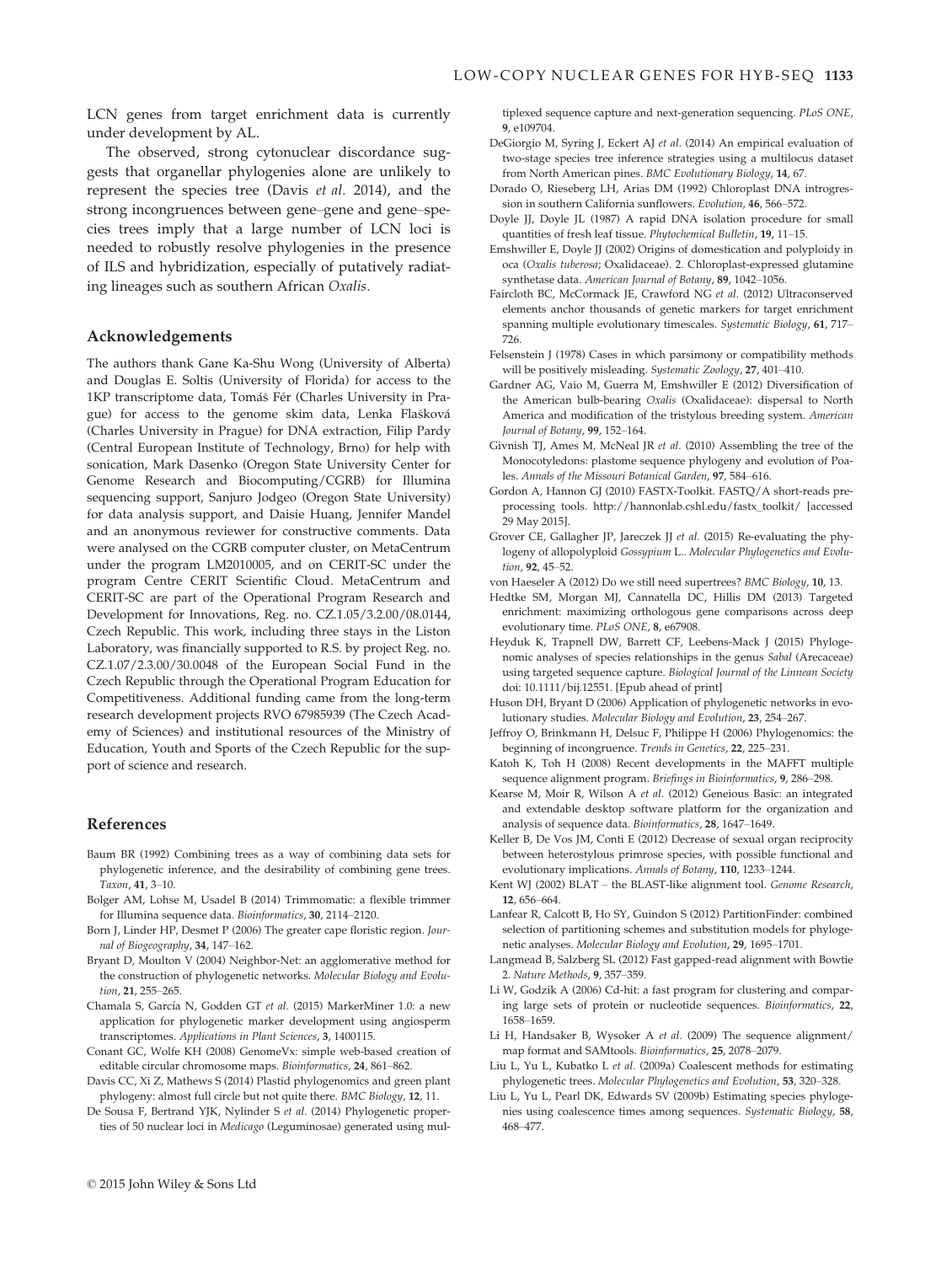#### 1134 R. SCHMICKL ET AL.

- Liu L, Yu L, Edwards SV (2010) A maximum pseudo-likelihood approach for estimating species trees under the coalescent model. BMC Evolutionary Biology, 10, 302.
- Liu L, Xi Z, Wu S, Davis C, Edwards SV (2015) Estimating phylogenetic trees from genome-scale data. Annals of the New York Academy of Sciences, 1360, 36–53.
- Magoc T, Salzberg SL (2011) FLASH: fast length adjustment of short reads to improve genome assemblies. Bioinformatics, 27, 2957–2963.
- Mandel JR, Dikow RB, Funk VA et al. (2014) A target enrichment method for gathering phylogenetic information from hundreds of loci: an example from the Compositae. Applications in Plant Sciences, 2, 1300085.
- Mandel JR, Dikow RB, Funk VA (2015) Using phylogenomics to resolve mega-families: an example from Compositae. Journal of Systematics and Evolution, 53, 391–402.
- Milne I, Stephen G, Bayer M et al. (2013) Using Tablet for visual exploration of second-generation sequencing data. Briefings in Bioinformatics, 14, 193–202.
- Mirarab S, Reaz R, Bayzid MDS et al. (2014) ASTRAL: genome-scale coalescent-based species tree estimation. Bioinformatics, 30, i541–i548.
- Moore MJ, Soltis PS, Bell CD et al. (2010) Phylogenetic analysis of 83 plastid genes further resolves the early diversification of eudicots. Proceedings of the National Academy of Sciences of the United States of America, 107, 4623–4628.
- Nicholls JA, Pennington RT, Koenen EJM et al. (2015) Using targeted enrichment of nuclear genes to increase phylogenetic resolution in the neotropical rain forest genus Inga (Leguminosae: Mimosoideae). Frontiers in Plant Science, 6, 710.
- Oberlander KC, Dreyer LL, Bellstedt DU (2011) Molecular phylogenetics and origins of southern African Oxalis. Taxon, 60, 1667–1677.
- Oberlander KC, Roets F, Dreyer LL (2014) Pre-Pleistocene origin of an endangered habitat: links between vernal pools and aquatic Oxalis in the Greater Cape Floristic Region of South Africa. Journal of Biogeography, 41, 1572–1582.
- Okuyama Y, Fujii N, Wakabayashi M et al. (2005) Nonuniform concerted evolution and chloroplast capture: heterogeneity of observed introgression patterns in three molecular data partition phylogenies of Asian Mitella (Saxifragaceae). Molecular Biology and Evolution, 22, 285– 296.
- Ovcharenko I, Loots GG, Giardine BM et al. (2005) Mulan: multiplesequence local alignment and visualization for studying function and evolution. Genome Research, 15, 184–194.
- Parks M, Cronn R, Liston A (2009) Increasing phylogenetic resolution at low taxonomic levels using massively parallel sequencing of chloroplast genomes. BMC Biology, 7, 84.
- Parks M, Cronn R, Liston A (2012) Separating the wheat from the chaff: mitigating the effects of noise in a plastome phylogenomic dataset from Pinus L. (Pinaceae). BMC Evolutionary Biology, 12, 100.
- Pelser PB, Kennedy AH, Tepe EJ et al. (2010) Patterns and causes of incongruence between plastid and nuclear Senecioneae (Asteraceae) phylogenies. American Journal of Botany, 97, 856–873.
- Pillon Y, Johansen J, Sakishima T et al. (2014) Primers for low-copy nuclear genes in Metrosideros and cross-amplification in Myrtaceae. Applications in Plant Sciences, 2, 1400049.
- Proches S, Cowling RM, Goldblatt P et al. (2006) An overview of the Cape geophytes. Biological Journal of the Linnean Society, 87, 27–43.
- Pyron RA (2015) Post-molecular systematics and the future of phylogenetics. Trends in Ecology and Evolution, 30, 384–389.
- Ragan MA (1992) Phylogenetic inference based on matrix representation of trees. Molecular Phylogenetics and Evolution, 1, 53–58.
- Rasmussen MD, Kellis M (2012) Unified modeling of gene duplication, loss, and coalescence using a locus tree. Genome Research, 22, 755–765.
- Reneker J, Lyons E, Conant GC et al. (2012) Long identical multispecies elements in plant and animal genomes. Proceedings of the National Academy of Sciences of the United States of America, 109, E1183–E1191.
- Renoult JP, Kjellberg F, Grout C et al. (2009) Cyto-nuclear discordance in the phylogeny of Ficus section Galoglychia and host shifts in plant-pollinator associations. BMC Evolutionary Biology, 9, 248.
- Robinson DF, Foulds LR (1981) Comparison of phylogenetic trees. Mathematical Biosciences, 53, 131–147.
- Ronquist F, Huelsenbeck J (2003) MrBayes 3: Bayesian phylogenetic inference under mixed models. Bioinformatics, 19, 1572–1574.
- Rothfels CJ, Larsson A, Li F-W et al. (2013) Transcriptome-mining for single-copy nuclear markers in ferns. PLoS ONE, 8, e76957.
- Schliep KP (2011) Phangorn: phylogenetic analysis in R. Bioinformatics, 27, 592–593.
- Seo TK (2008) Calculating bootstrap probabilities of phylogeny using multilocus sequence data. Molecular Biology and Evolution, 25, 960–971.
- Shaw TI, Ruan Z, Glenn TC, Liu L (2013) STRAW: species TRee analysis web server. Nucleic Acids Research, 41, W238–W241.
- Small RL, Cronn RC, Wendel JF (2004) Use of nuclear genes for phylogeny reconstruction in plants. Australian Systematic Botany, 17, 145–170.
- Smith BT, Harvey MG, Faircloth BC et al. (2013) Target capture and massively parallel sequencing of ultraconserved elements for comparative studies at shallow evolutionary time scales. Systematic Biology, 1–13.
- Stamatakis A (2006) RAxML-VI-HPC: maximum likelihood-based phylogenetic analyses with thousands of taxa and mixed models. Bioinformatics, 22, 2688–2690.
- Stephens JD, Rogers WL, Heyduk K et al. (2015a) Resolving phylogenetic relationships of the recently radiated carnivorous plant genus Sarracenia using target enrichment. Molecular Phylogenetics and Evolution, 85, 76–87.
- Stephens JD, Rogers WL, Mason CM et al. (2015b) Species tree estimation of diploid Helianthus (Asteraceae) using target enrichment. American Journal of Botany, 102, 910–920.
- Straub SCK, Fishbein M, Livshultz T et al. (2011) Building a model: developing genomic resources for common milkweed (Asclepias syriaca) with low coverage genome sequencing. BMC Genomics, 12, 211.
- Straub SC, Parks M, Weitemier K et al. (2012) Navigating the tip of the genomic iceberg: next-generation sequencing for plant systematics. American Journal of Botany, 99, 349–364.
- Tamura K, Stecher G, Peterson D et al. (2013) MEGA6: molecular evolutionary genetics analysis version 6.0. Molecular Biology and Evolution, 30, 2725–2729.
- The Angiosperm Phylogeny Group (2009) An update of the Angiosperm Phylogeny Group classification for the orders and families of flowering plants: APG III. Botanical Journal of the Linnean Society, 161, 105–121.
- Tonini J, Moore A, Stern D et al. (2015) Concatenation and species tree methods exhibit statistically indistinguishable accuracy under a range of simulated conditions. PLoS Currents Tree of Life, doi: [10.1371/cur](http://dx.doi.org/10.1371/currents)rents
- Tonnabel J, Olivieri I, Mignot A et al. (2014) Developing nuclear DNA phylogenetic markers in the angiosperm genus Leucadendron (Proteaceae): a next-generation sequencing transcriptomic approach. Molecular Phylogenetics and Evolution, 70, 37-46.
- Weitemier K, Straub SCK, Cronn RC et al. (2014) Hyb-Seq: combining target enrichment and genome skimming for plant phylogenomics. Applications in Plant Sciences, 2, 1400042.
- Weller SG, Domínguez CA, Molina-Freaner FE et al. (2007) The evolution of distyly from tristyly in populations of Oxalis alpina (Oxalidaceae) in the Sky Islands of the Sonoran Desert. American Journal of Botany, 94, 972–985.
- Wyman SK, Jansen RK, Boore JL (2004) Automatic annotation of organellar genomes with DOGMA. Bioinformatics, 20, 3252–3255.
- Yu Y, Dong J, Liu KJ, Nakhleh L (2014) Maximum likelihood inference of reticulate evolutionary histories. Proceedings of the National Academy of Sciences of the United States of America, 111, 16448–16453.

A.L., R.S. and J.S. designed the study; R.S. and A.L. developed the probe design pipeline; V.Z. converted this pipeline into the BASH script Sondovač; J.S., K.O. and L.D. provided samples; R.S. conducted laboratory work; K.W., S.C.K.S. and R.C.C. advised on data collection and